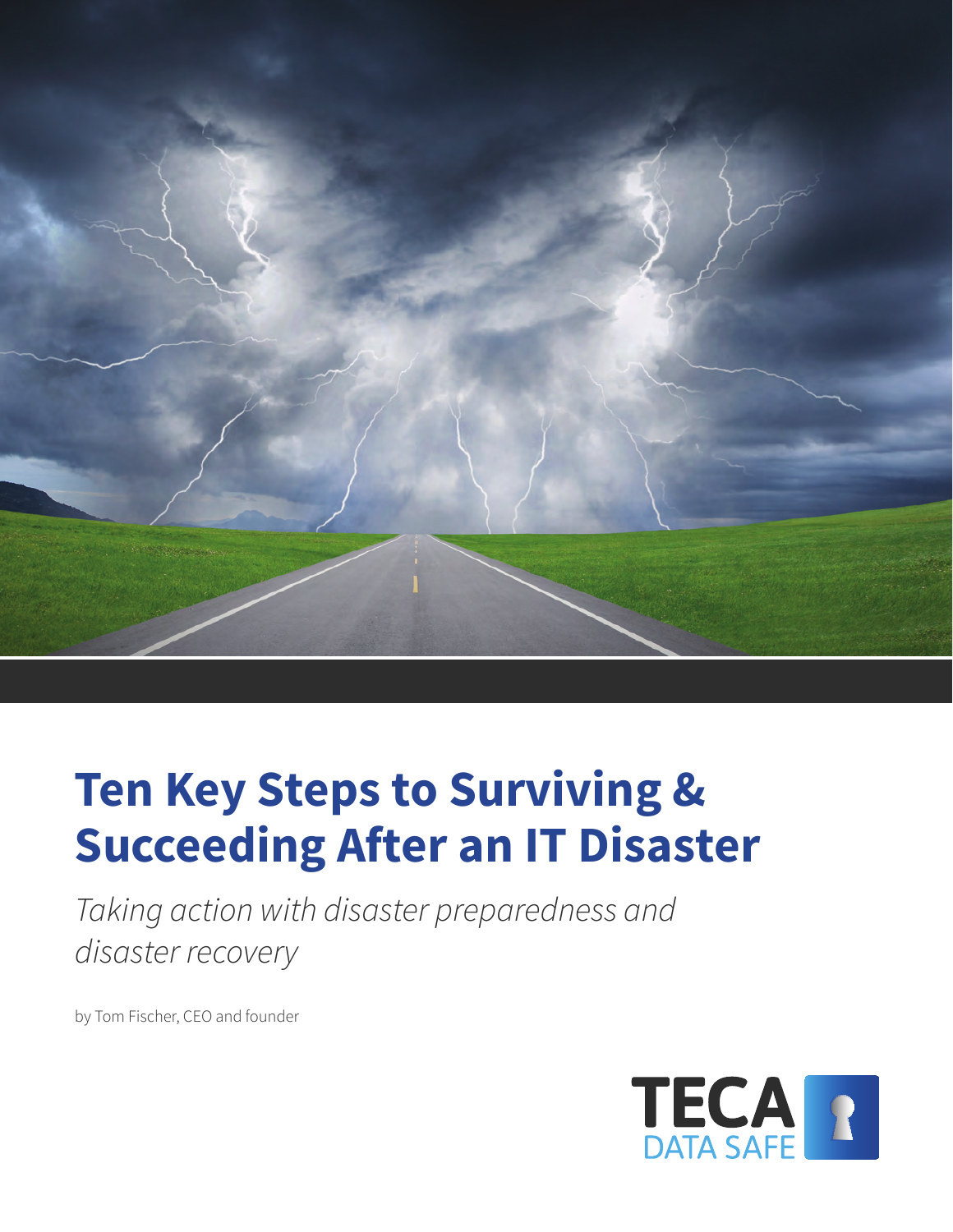### **Summary**

For any organization dependent upon its IT for day-to-day operations, planning for disaster has become a critical component for ensured ongoing success. In fact, for any organization it should no longer be a question of *if*, but rather a matter of *when* an IT disaster will strike and threaten continued operations or even the organization's very existence.

As many have discovered, disaster encompasses more than floods, fires and tornadoes. Threats to IT infrastructure — including power outages, technical glitches, malware and viruses, and even the malfunctioning of just one server — all have the potential to prove catastrophic. When an organization accepts this reality and plans for it accordingly, downtime is minimized and recovery is much more certain and successful. Planning and preparing are vital to the recovery process, while employing best-ofbreed technology is essential as well.

When it comes to IT disaster recovery (DR), studies indicate those organizations that enjoy "best-in-class performance levels" share several common characteristics, including a realistic perspective on the cost of downtime versus the cost of IT backup/disaster recovery tools and processes; senior management involvement; a formally documented IT disaster recovery plan; testing; training and annual (or more frequent) review.1

### **Challenges**

#### *Unprepared for Disaster*

Most organizations have some form of IT disaster preparedness in place. Too often though, they are reliant upon outdated systems or untested backup plans. Even in this age of advanced technology, the full extent of recovery preparation for many organizations remains backing up data to tape, and then taking that backup offsite. Unfortunately, many of these organizations have never tested their backups by attempting a system restore. What's more, access to a tape taken off site is not only questionable, it also poses a security risk. When disaster inevitably strikes, these organizations discover their backup strategy was lacking, and that they are facing lengthy downtimes, as well as staggering costs to restore their systems, applications and files.

Disasters come in multiple shapes and forms. From natural disasters that impact an electrical power supply, to fires, system failures or software glitches. Even if the impact is limited to internal systems, intranet, email and order processing interruptions can significantly damage and even cripple a business.

When an organization accepts this reality and plans for it accordingly, downtime is minimized and recovery is much more certain and successful.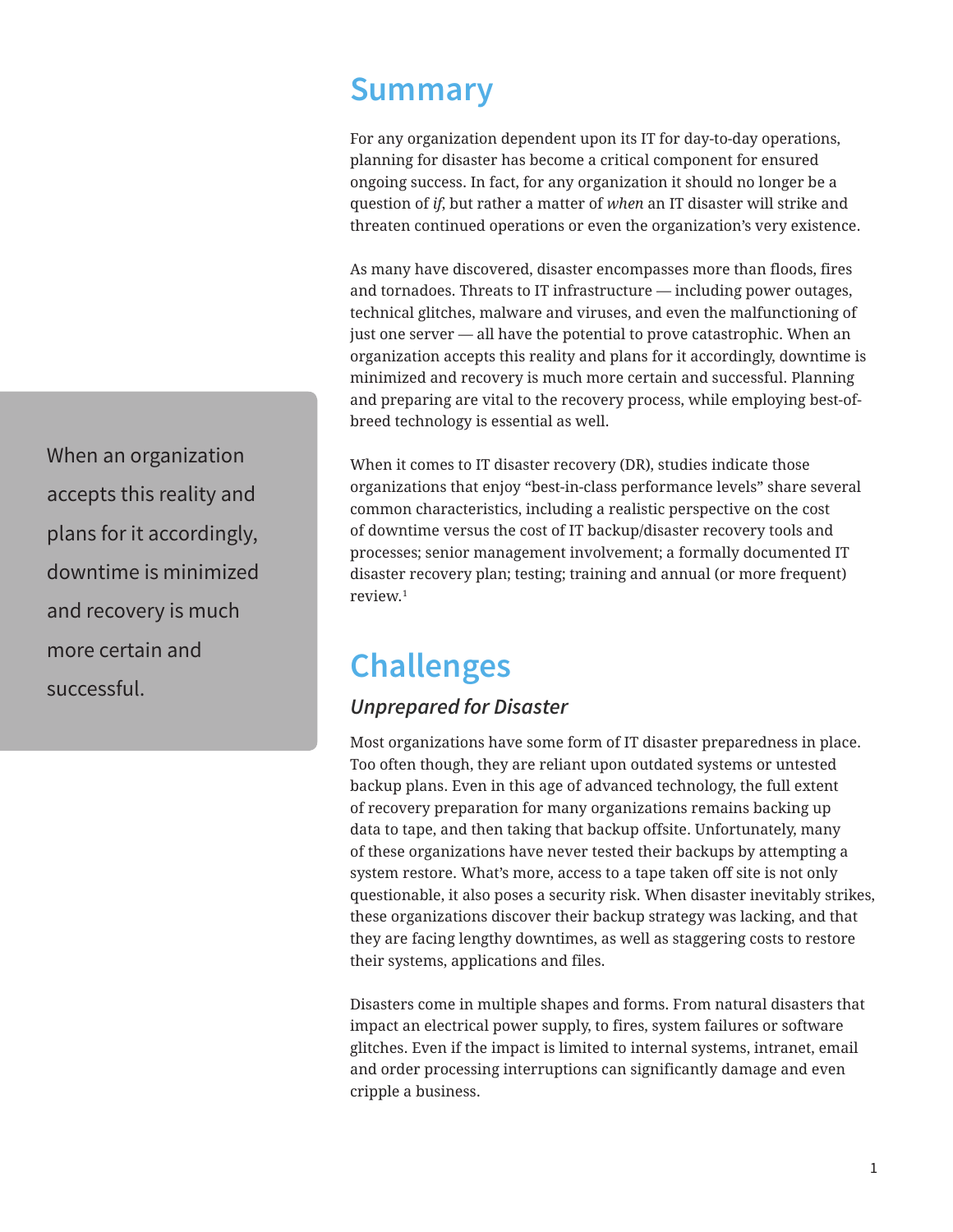### **Solutions**

#### *Before Disaster Strikes*

Whether it is a flooded building or a fire in the computer room, the *type* of disaster that brings a business to a halt is irrelevant to IT restoration. Rather, it is the preparedness of the organization to face threats *before* they happen that will determine the success of disaster recovery. "Defining and deploying a successful IT disaster recovery plan to minimize business interruptions requires a combination of strategic actions, organizational capabilities and enabling technologies." <sup>2</sup>

Any organization serious about formulating a successful IT disaster recovery plan should perform the following ten key steps to ensure effective restoration after a disaster, and the certainty of ongoing business capabilities.

### 1 Calculate the cost of downtime

When it comes to seeking a solution, an organization must first fully grasp the magnitude of the problem. As such, it is essential to perform a realistic calculation of the cost of downtime. Utilizing a downtime calculator to make this determination will offer a clear perspective on the sizeable costs associated with a business that can no longer operate as usual. In this way, an organization's C-level can fully appreciate and realize the value of a strategic IT disaster recovery solution, as well as accurately determine the investment that should be made for its implementation.

### 2 Plan for recovery time objective

How long can an operation tolerate downtime before it becomes catastrophic to business? Planning a Recovery Time Objective (RTO) begins with determining a timeframe. For example, if systems are down for a week, is that acceptable? Or, can the organization only afford one hour of downtime before it becomes critical for operations to resume? To determine this number, interviews of people within the organization should take place in which individuals assess business functionality, productivity and ability to continue to service customers when IT is down. It is crucial to define realistic goals and to have reasonable expectations about recovery time. Once an organization has determined RTO, they should seek a solution that fits their needs.

### 3 Establish recovery point objectives

Recovery Point Objectives (RPO) establish a recovery point. This is determined by establishing the time of the last backup or imaging of apps and data before the disaster occurred. Anything that transpired between the time of that backup and the actual disaster may be lost. The question then must be, is that acceptable to the organization? Can any of the data that has been lost be recaptured or re-entered manually? If those are not acceptable solutions, the organization will need to explore other options.

### 4 Appoint an executive sponsor

While IT disaster recovery planning calls for the input and participation of the group, it also requires that someone take on a leadership role. Appointing an executive sponsor (ES) puts a decision maker at the forefront of DR planning. The ES is someone in a position of authority who appreciates the serious need for DR, and who can also allocate time and money resources to spend on the issue. Maintaining executive oversight keeps the C-level involved and in touch with the process.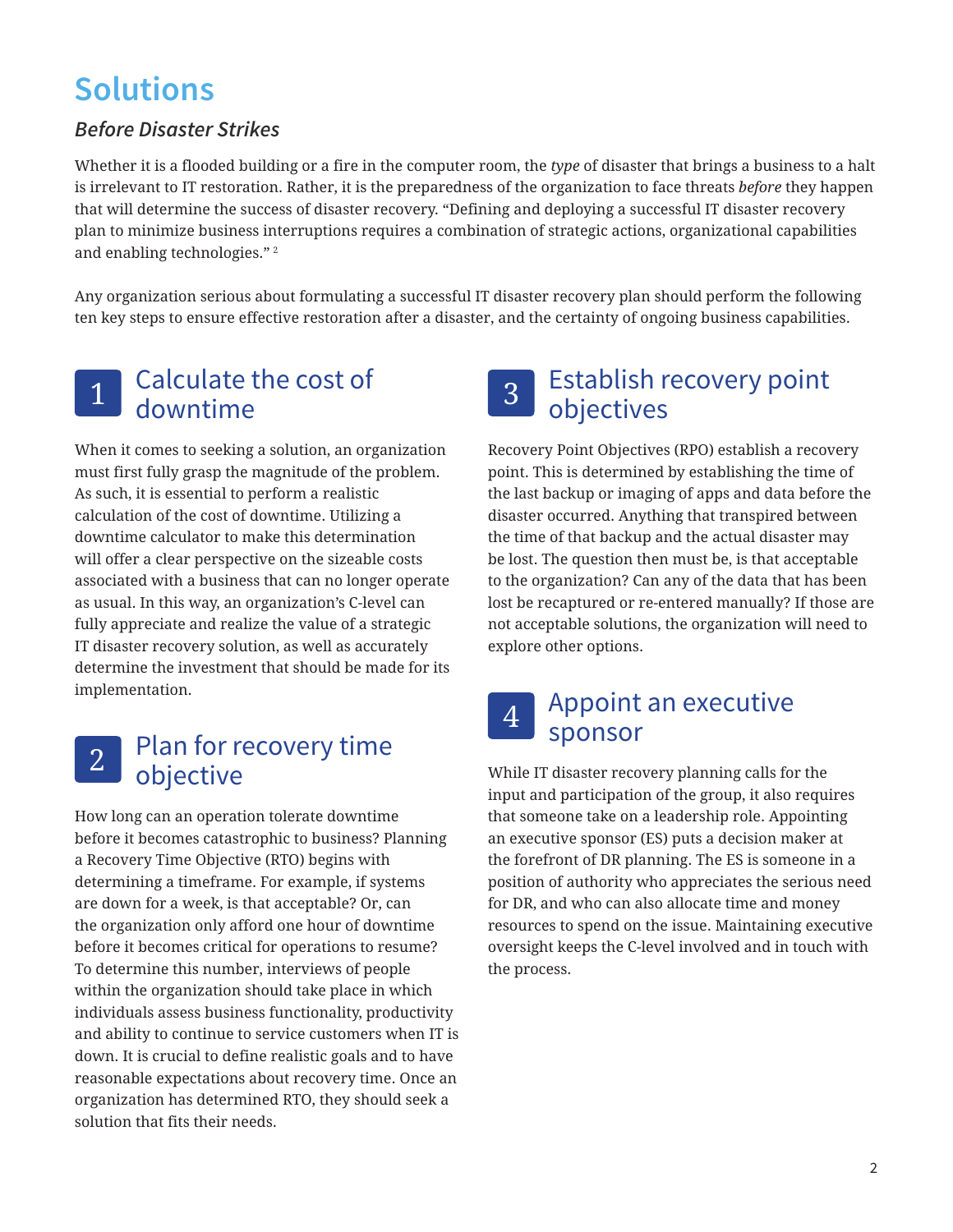#### 5 Perform a realistic assessment

Organizations should review current DR plans and assess where there might be gaps in strategy. Have they tested the current plan? Do they know how long it will take to recover/restore systems? Have they determined which systems are critical to ongoing business operations? Would it be catastrophic if they were lost? Developing this plan effectively may require the assistance of a DR professional.

# 6 Develop a plan of action

Organizations should examine multiple factors when developing a plan of action. For example, what are the various recovery scenarios? Is there a way to establish a messaging system to alert the ES and IT team to a system failure? Does the DR plan involve backup resources and infrastructure on which to run apps and data? Does it require components to backup offsite and to the cloud? A DR plan of action can be timeconsuming and difficult to assemble, but is absolutely critical to successful restoration of systems following a disaster.

Test, test and test again

Trial runs and drills are necessary, as an organization must know the DR strategy is effective. When testing the system, issues and gaps will reveal themselves, thus allowing the organization to pinpoint shortages of resources in infrastructure or planning, and make adjustments accordingly.

### 8 Track results against your plan

Once the DR plan has been implemented and tested, an organization can ascertain if there are any issues and how they plan to address them. For example, were all critical files, data and applications backed up? If not, what went wrong? How will this be addressed? By tracking results against the plan, an organization can continually make improvements.

# 9 Train staff

Once the plan is established and put into place, the entire staff needs to understand the crucial part they each play in an organization's IT disaster recovery. A program of initial staff training, along with continuing education should be implemented as a component of the overall process.

### 10 Set an annual review

No business is static. That's why DR planning needs to change and adapt as well. Over the course of a year, systems may have been added or removed; capacities may have increased; personnel changes may have occurred. A DR plan needs to compensate for all these factors. Therefore, once each year, an organization should review the DR plan and strategy, and make changes wherever necessary.

… it should no longer be a question of *if*, but rather a matter of *when* an IT disaster will strike and threaten continued operations or even the organization's very existence.